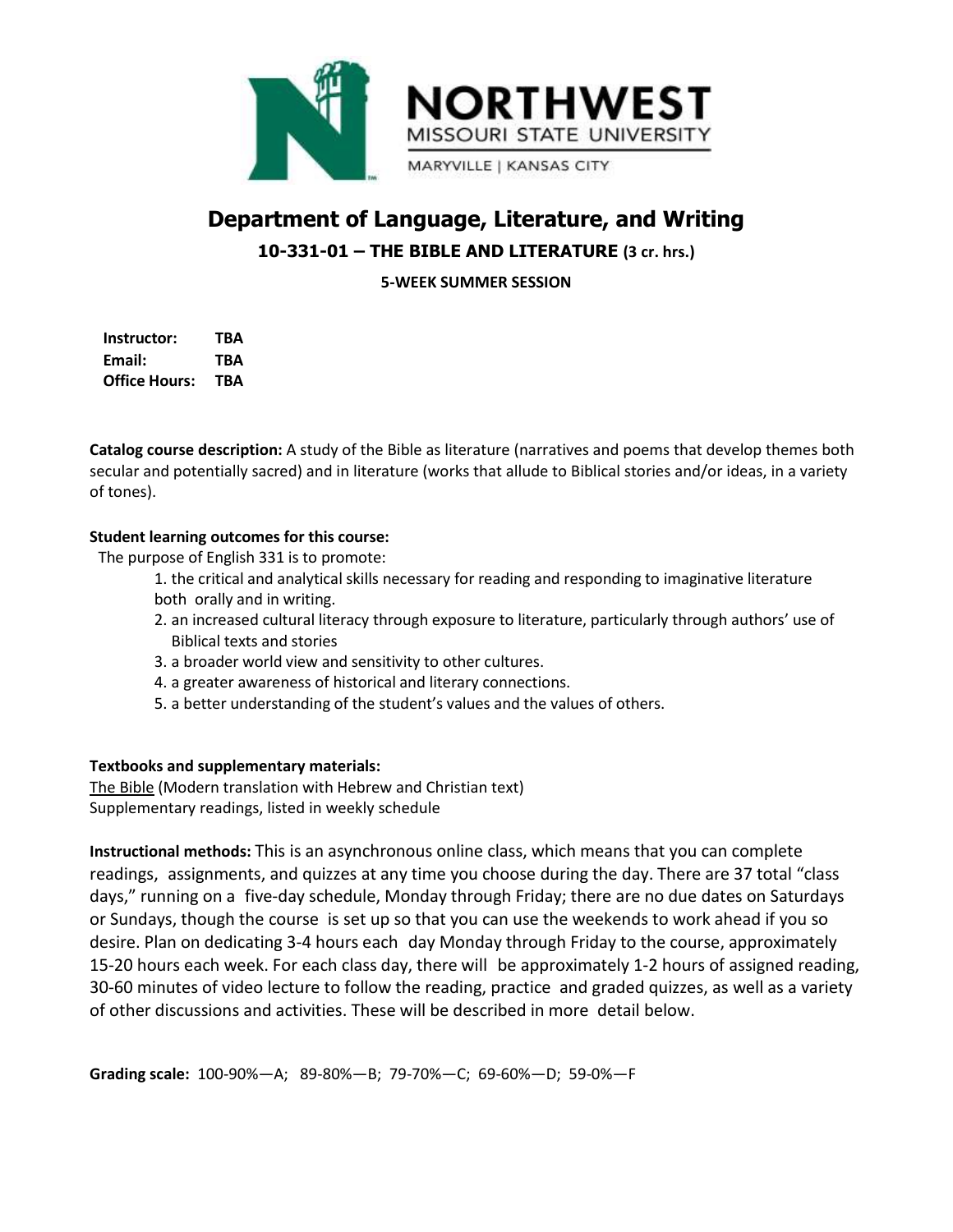### **Graded course requirements:**

In-Class Attendance Quizzes: 740 points (37 quizzes @ 20 points) In-Class Assignments: 250-300 points (approximately 25-30 @ 10 points) Weekly Writing Assignments 280 points (14 assignments @ 20 points) Final Paper 150 points Final Paper Presentation 50 points

# **WEEK ONE**

- Course Introduction
- Genesis 1-3 (Adam and Eve); Twain, The Diary of Adam and Eve (in class) excerpts from G.M. Hopkins ("Pied Beauty") & Ursula Le Guin ("She Unnames Them")
- Genesis 4-11 (Cain, Abel, Noah, Tower of Babel) (in class) excerpts from Hebrews 11, Sam Shepard's True West, Clifford Odets' The Flowering Peach, & Jay Gottfried's "Heavy, But Bearing Abel, in Lightness of Being"
- Genesis 12-24 (Abraham) (in class) excerpts from Wilfred Owen ("So Abram Rose, and Clave the Wood"), & Søren Kierkegaard, Fear and Trembling & Romans 4
- Genesis 25-37,39-49 (Jacob, Esau, Joseph) (in class) excerpts from Hopkins ("Carrion Comfort') & Andrew Lloyd Webber and Tim Rice, Joseph and His Amazing Technicolor Dreamcoat
- Exodus 1-13 (Moses) (in class) excerpt from Hopkins ("God's Grandeur")
- Exodus 14-20, 32-33, Deuteronomy 34 (in class) excerpts from Hopkins ("The shepherd's brow"), Alfred de Vigny ("Moise"), Zora Neale Hurston (Moses, Man of the Mountain)

# **WEEK TWO**

- Joshua 1-8, 23-24 (in class) Jay Gottfried, "Home Cooking"
- Judges 1-8, 11-16 (in class) Alfred de Vigny, "The Daughter of Jephthah" and excerpts from Paddy Chayevsky's Gideon
- Ruth and Job 1-7, 10, 19, 38-42 (in class) excerpts from Charles Gounod ("Entreat Me Not To Leave Thee"), Victor Hugo ("Boaz Asleep"), Oscar Kokoschka, "Job," and Archibald Macleish, "J.B."
- I Samuel (David and Saul) (in class) excerpts from D.H.Lawrence's David, Wyatt's "Penitential Psalms," Browning's "Saul," " & Jay Gottfried's "Ballade for Davidic Cities"
- II Samuel (in class) excerpts from Thomas Weelkes' "Absalom, My Son" and Randall Thompson's "The Last Words of David"
- Psalms 1, 8, 19, 22, 23, 42, 46, 69, 90, 91, 98, 107, 121, 126, 130,135, 137, 150
- $\bullet$  I Kings 1-11 and I Kings 16:21-II Kings 2:11 (Elijah)

# **WEEK THREE**

- October 20--Morrison, Song of Solomon (pages 1-85) + the Bible's Esther
- Morrison, Song of Solomon (pages 86-170) (in class) excerpts from Proverbs
- Morrison, Song of Solomon (pages 171-240) + Biblical Song of Songs/Song of Solomon
- Morrison, Song of Solomon (241-end) + Amos, Joel, Hosea 1-4
- Isaiah 53, Jeremiah 12, O'Connor, "The Displaced Person (in class) Hopkins, "Thou art indeed just, Lord"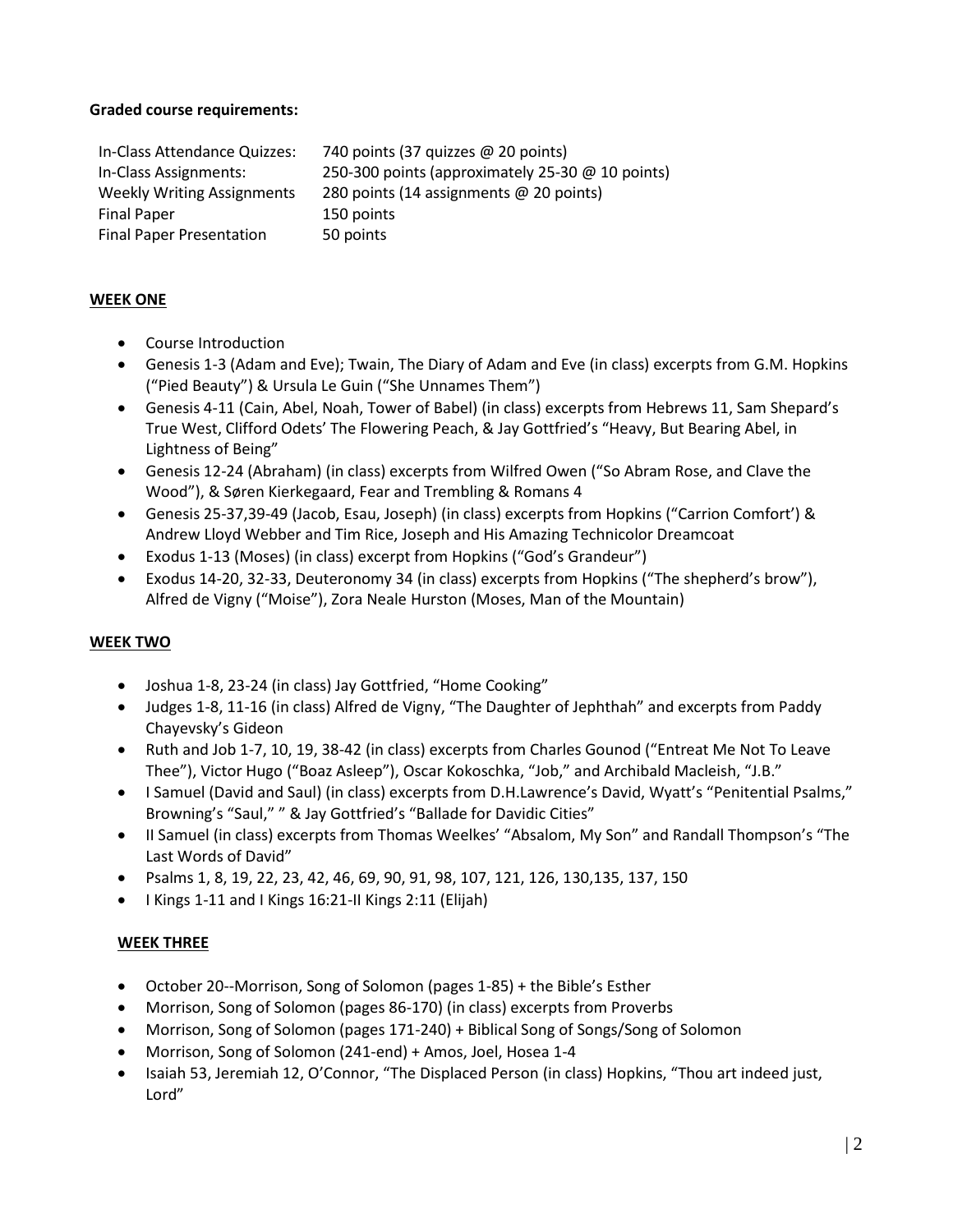## **WEEK FOUR**

- Jonah, Obadiah, Daniel 1-5 + O'Connor, "Parker's Back"\* and "A Circle in the Fire"
- Matthew 1-2, Luke 1-2, T.S. Eliot's "Journey of the Magi" (in coursepacket), O'Connor's "A Stroke of Good Fortune" (in class) Lawrence Ferlinghetti's and George Herbert's Christmas poems
- Luke15, Andrew Greeley, "A Christmas Biography" (in course packet),O'Connor, "A Good Man Is Hard To Find" (in class) George Herbert's "Love" and "The Collar"
- John 1-15; (in class) some Ministry of Jesus poems
- John 16-21; (in class) T.S. Eliot, "The wounded surgeon,"Edith Sitwell, "Still Falls The Rain," Ernest Hemingway,"Today Is Friday"

## **WEEK FIVE**

- Paul Claudel, "The Death of Judas" (in class) Lawrence Ferlinghetti's "Sometime During Eternity," Herbert's "Easter" poems
- $\bullet$  Acts 1-28
- Romans 1:1-7; Galatians, Philippians, Ephesians, O'Connor,"Everything That Rises Must Converge" & "The Enduring Chill"
- Colossians 1, Revelation 1-3, 21-22 (in class) excerpts from Dante's Paradiso & T.S. Eliot's "The Dry Salvages"
- FINAL EXAM

**Attendance:** [insert own policy] Also, please refer to the Northwest Missouri State University attendance policy: <https://www.nwmissouri.edu/policies/academics/Attendance.pdf>

**Administrative drop:** An instructor may request the Office of the Registrar delete a student from a course roster if the student has not met the prerequisite for the course as stated in the catalog, or because of nonattendance in the course. In other words, if you miss many sessions, you may be dropped from the class.

**Statement of commitment to social justice:** The Department of Language, Literature, and Writing recognizes language and literacy as fundamental tools of cultural understanding and participation. Reading and writing are activities that require a purposeful engagement with the values and beliefs that underpin our identities, and which create and foster spaces for all individuals to participate in local and global communities, including those with which they may differ the most. We are committed to civil discourse and the well-being of all our students, faculty and staff. As such, we are committed to an educational environment—curricula, teaching and assessment methods, and support services—that promote understanding of diverse populations and individual difference.

#### **Assessment methods:**

#### **Grading scale:**

100-90%—A 89-80%—B 79-70%—C 69-60%—D 59-0%—F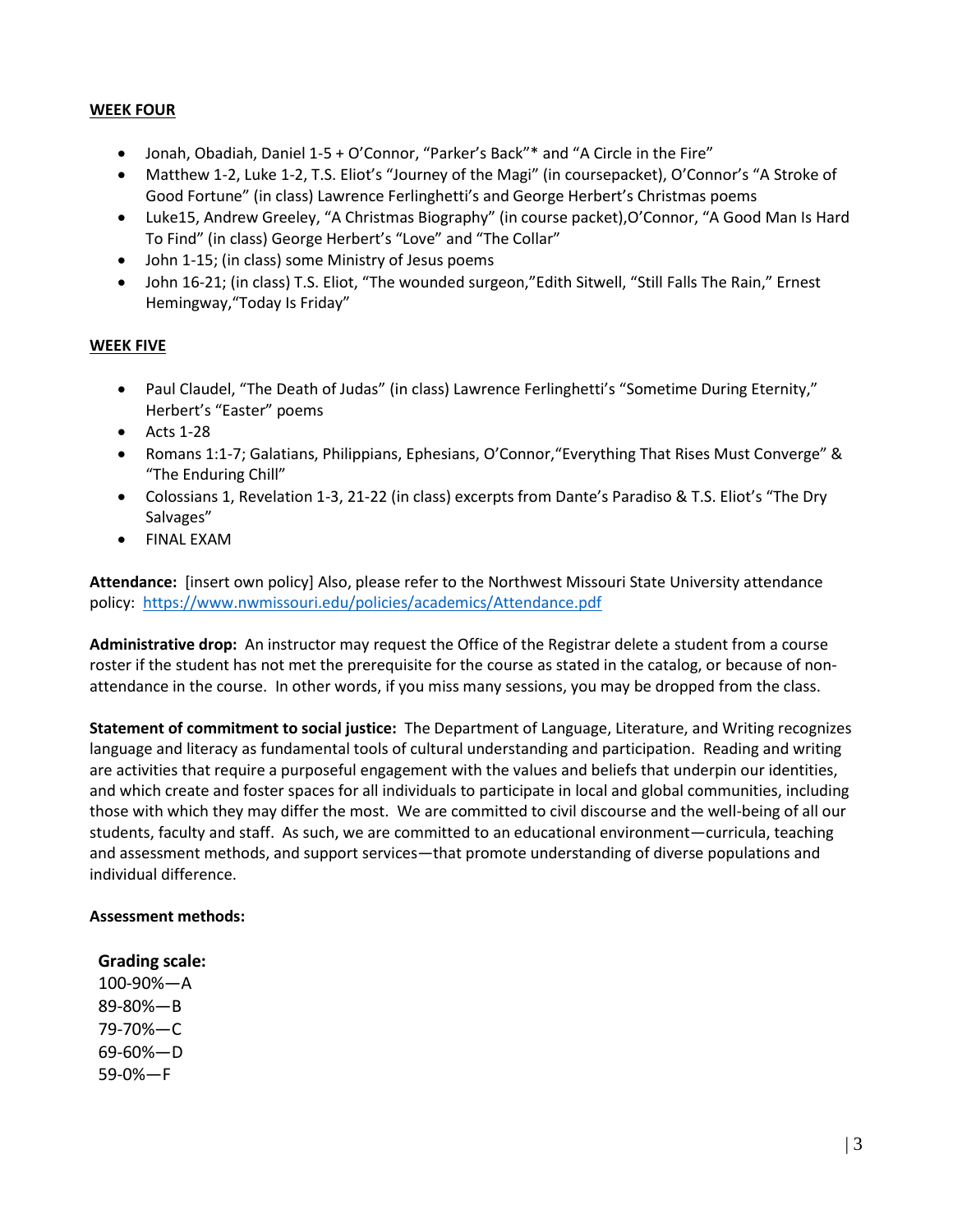**Video Lectures:** There are a series of video lectures associated with the class. Starting with the second "class day," you will be expected to watch these after reading, and pay careful attention. It is suggested that you take handwritten notes, as you may use your book and handwritten notes on the graded quizzes. There generally is about a half hour to forty-five minutes of video lecture associated with each "class day."

**Graded and practice quizzes:** Over the course of the quarter, there will be graded quizzes for each of the "class days." These provide credit to those who have read the assigned reading and watched its corresponding video lecture(s) prior to the quiz. These are not easy quizzes. To do well on the quizzes, you must come to class prepared and have thoroughly read the assigned material. Additionally, students will find one or more practice quizzes in Northwest Online to complete in preparation for the graded quiz; these practice quizzes, though, are ungraded.

**Additional class assignments:** From time to time, there will be required assignments that you will be asked to complete, which will then be assessed and included as part of your final grade. These assignments will vary from class to class depending on our reading and discussion.

**Mid-week and end-of-week writing assignments:** Over the course of the semester, there will be approximately fourteen writing assignments, two for each week of class. Each of these is based on class readings and discussions. Each will be worth twenty points toward your final grade. Your responses should be half-page to one-page in length (250-300 words) and demonstrate both your mastery of basic writing skills (i.e. capitalization, punctuation, grammar, style, etc.) and also your knowledge of the week's material.

**Academic integrity policy:** The students, faculty, and staff at Northwest endeavor to sustain an environment that values honesty in academic work, that acknowledges the authorized aid provided by and intellectual contributions of others, and that enables equitable student evaluation. Sustaining academic integrity at Northwest is the responsibility of the entire university community. The value of the educational experience, the reputation of Northwest's courses of study and degrees, and the university's mission of ensuring student success—each of these depends on diffuse academic integrity. Students bear the responsibility of performing with academic integrity in all academic situations. Students should be especially attentive to academic integrity whenever submitting academic work for evaluation, honors, or publication.

Students are responsible for understanding the eight areas of academic behavior which violate the Code of Academic Integrity: (1) knowingly obtaining unauthorized aid or information; (2) knowingly giving unauthorized aid or information; (3) committing plagiarism from written, electronic, or internet sources; (4) misrepresenting facts or data; (5) offering bribes; (6) using library resources unethically; (7) using computer resources unethically; and (8) knowingly assisting in any of the above practices.

Any student who violates the Code of Academic Integrity may receive a course-level sanction, such as failure of the course, and review by the Academic Integrity Panel at Northwest, which may recommend administrative sanctions, including dismissal from the university.

Please refer to the following link to view Northwest Missouri State University's Academic Integrity Policy: <http://www.nwmissouri.edu/policies/academics/Academic-Integrity.pdf>

**Special accommodations policy:** Northwest Missouri State University complies with Section 504 of the Rehabilitation Act of 1973 and the American with Disabilities Act of 1990.

If a student has a disability that qualifies under the ADAAA and requires accommodations, he/she/they should contact the Office for Equity and Accessibility for information on appropriate policies and procedures.